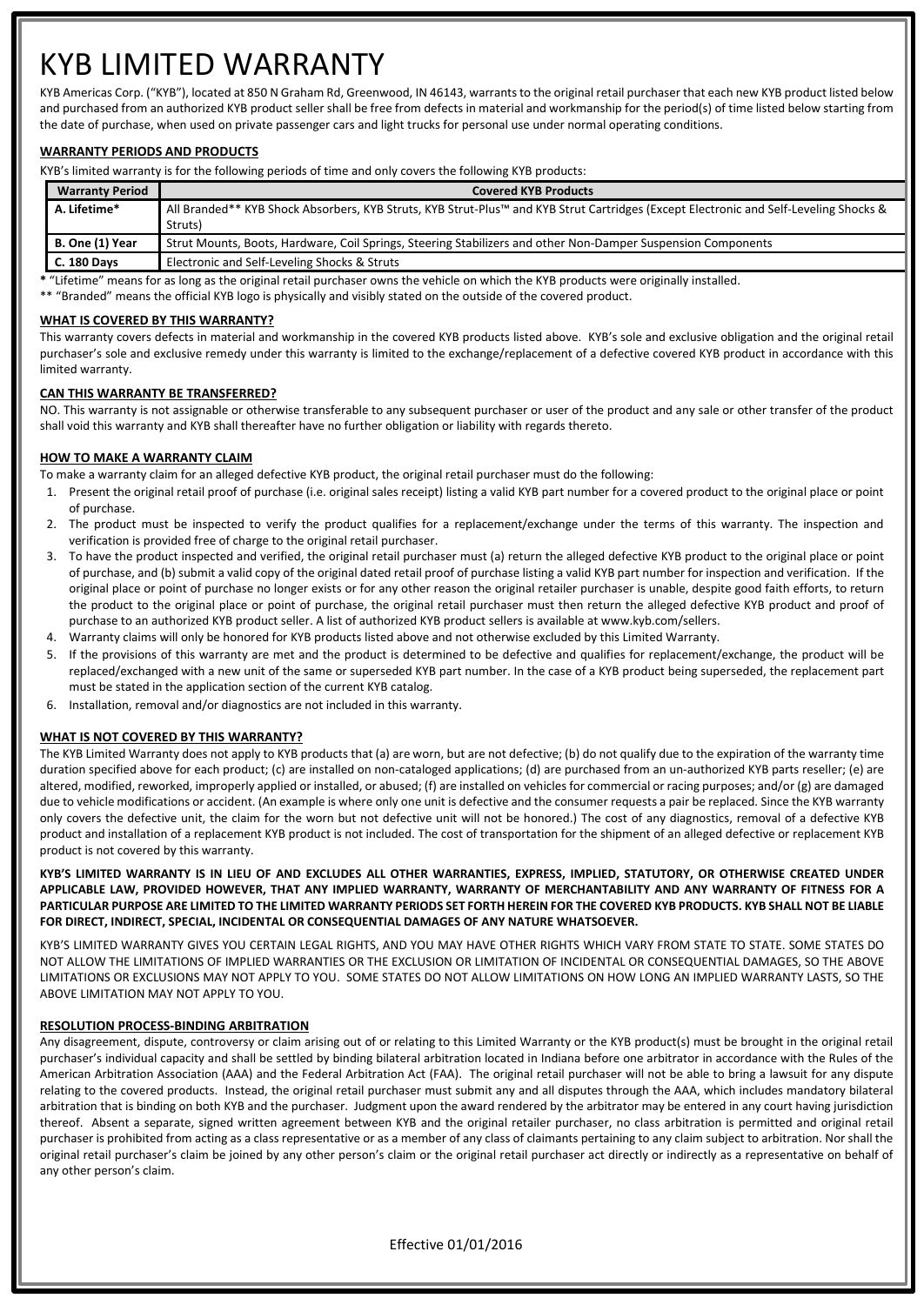# GARANTÍA LIMITADA DE KYB

KYB Americas Corp. ("KYB"), con domicilio en 850 N Graham Rd, Greenwood, IN 46143, garantiza al comprador al por menor original que cada producto nuevo de KYB enumerado abajo y comprado de un vendedor autorizado de productos KYB carecerá de defectos en materiales y mano de obra durante los periodos de tiempo indicados abajo, a partir de la fecha de la compra, cuando se use en automóviles privados de pasajeros y camionetas livianas para uso personal bajo condiciones normales de operación.

#### **PERIODOS Y PRODUCTOS BAJO GARANTÍA**

La garantía limitada de KYB cubre los siguientes periodos de tiempo y los siguientes productos de KYB:

| Periodo de garantía  | <b>Productos de KYB cubiertos</b>                                                                                                                                               |
|----------------------|---------------------------------------------------------------------------------------------------------------------------------------------------------------------------------|
| A. De por vida*      | Todos los amortiguadores KYB con marca**, struts KYB, struts KYB Strut-Plus™ y cartuchos para struts KYB (excepto los<br>amortiguadores y struts electrónicos y autonivelables) |
| <b>B. Un (1) año</b> | Los montajes para struts, botas, tornillería, resortes helicoidales, estabilizadores de dirección y otros componentes de suspensión<br>sin amortiguador                         |
| C. 180 días          | Amortiguadores y struts electrónicos y autonivelables                                                                                                                           |

**\*** "De por vida" significa durante todo el tiempo que el comprador al por menor original sea el propietario del vehículo en el que los productos KYB se instalaron originalmente.

\*\* "Con marca" significa que el logotipo de KYB está visible y físicamente marcado en el exterior del producto cubierto.

#### **¿QUÉ CUBRE ESTA GARANTÍA?**

Esta garantía cubre defectos en materiales y mano de obra de los productos KYB cubiertos indicados arriba. La única y exclusiva obligación de KYB y el único y exclusivo remedio para el comprador al por menor original en virtud de esta garantía se limita al intercambio o reemplazo de un producto KYB cubierto defectuoso de conformidad con esta garantía limitada.

#### **¿ESTA GARANTÍA ES TRANSFERIBLE?**

NO. Esta garantía no se puede ceder ni transferir de otra manera a un comprador o usuario subsiguiente del producto y la venta u otra transferencia del producto invalidará esta garantía y en adelante KYB no tendrá ninguna obligación o responsabilidad relacionada con ella.

#### **CÓMO PRESENTAR UNA RECLAMACIÓN DE GARANTÍA**

Para presentar una reclamación de garantía para un producto KYB presuntamente defectuoso, el comprador al por menor original deberá hacer lo siguiente:

- 1. Llevar el comprobante original de compra al por menor (es decir, el recibo original) en el cual se indica el número de pieza de KYB válido del producto cubierto al lugar o punto de compra original.
- 2. El producto debe ser inspeccionado para verificar que califica para un reemplazo o intercambio conforme a los términos de la garantía. La inspección y verificación se proporcionan sin cargo al comprador al por menor original.
- 3. Para que se lleve a cabo la inspección y verificación del producto, el comprador original deberá (a) devolver el producto presuntamente defectuoso de KYB al lugar o punto de compra original y (b) entregar una copia válida del comprobante de compra original con fecha que incluya un número de pieza de KYB válido para inspección y verificación. Si el lugar o punto de compra original ya no existe o si por alguna otra razón el comprador al por menor original no puede, a pesar de haber hecho lo posible, devolver el producto al lugar o punto de compra original, el comprador original deberá entonces devolver el producto de KYB presuntamente defectuoso y el comprobante de compra a un vendedor autorizado de productos KYB. En www.kyb.com/sellers hay una lista de los vendedores autorizados de productos KYB.
- 4. Solamente se aceptarán reclamaciones de garantía para los productos KYB indicados arriba y que no estén excluidos de algún otro modo de esta Garantía Limitada.
- 5. Si se cumplen las disposiciones de esta garantía y se determina que el producto está defectuoso y califica para reemplazo/intercambio, el producto será reemplazado/intercambiado por una unidad nueva del mismo número de pieza, o número de pieza sustituto de KYB. Si un producto de KYB ha sido sustituido por otro, el número de pieza del reemplazo debe estar indicado en la sección de aplicaciones del catálogo KYB vigente.
- 6. Esta garantía no incluye la instalación, el desmontaje y el diagnóstico.

#### **¿QUÉ ES LO QUE NO CUBRE LA GARANTÍA?**

La Garantía Limitada de KYB no se aplica a los productos KYB que (a) están desgastados, pero no están defectuosos; (b) no califican debido al vencimiento del periodo de garantía especificado arriba para cada producto; (c) se instalaron en aplicaciones no incluidas en el catálogo; (d) se compraron de un revendedor de piezas KYB no autorizado; (e) fueron alterados, modificados, adaptados, aplicados o instalados incorrectamente o se hizo mal uso de ellos; (f) se instalaron en vehículos para uso comercial o para carreras y/o (g) están dañados debido a modificaciones o accidentes del vehículo. (Un ejemplo es cuando una sola unidad está defectuosa y el consumidor quiere que le reemplacen el par. Puesto que la garantía de KYB solamente cubre la unidad defectuosa, no se aceptará la reclamación de la unidad desgastada pero no defectuosa). No incluye el costo del diagnóstico y desmontaje de un producto de KYB defectuoso y la instalación del producto KYB de reemplazo. Esta garantía no cubre el costo del transporte para el envío de un producto KYB presuntamente defectuoso o de reemplazo. **LA GARANTÍA LIMITADA DE KYB ES EN LUGAR DE, Y EXCLUYE, TODAS LAS OTRAS GARANTÍAS, EXPRESAS, IMPLÍCITAS, ESTABLECIDAS POR LA LEY O CREADAS DE OTRO MODO EN VIRTUD DE LAS LEYES CORRESPONDIENTES; EN EL ENTENDIDO, SIN EMBARGO, DE QUE TODA GARANTÍA IMPLÍCITA, GARANTÍA DE** 

**COMERCIABILIDAD Y TODA GARANTÍA DE IDONEIDAD PARA UN FIN EN PARTICULAR SE LIMITE A LOS PERIODOS DE LA GARANTÍA LIMITADA AQUÍ ESTIPULADOS PARA LOS PRODUCTOS KYB CUBIERTOS. KYB NO SERÁ RESPONSABLE DE DAÑOS DIRECTOS, INDIRECTOS, ESPECIALES, IMPREVISTOS O RESULTANTES DE NINGUNA NATURALEZA.** 

LA GARANTÍA LIMITADA DE KYB LE CONCEDE CIERTOS DERECHOS LEGALES Y ES POSIBLE QUE TENGA OTROS DERECHOS QUE PUEDEN VARIAR DE UN ESTADO A OTRO. ALGUNOS ESTADOS NO PERMITEN LAS LIMITACIONES DE LAS GARANTÍAS LIMITADAS O LA EXCLUSIÓN O LIMITACIÓN DE LOS DAÑOS IMPREVISTOS O RESULTANTES, POR LO TANTO, ES POSIBLE QUE LAS LIMITACIONES O EXCLUSIONES ANTERIORES NO SE APLIQUEN A SU CASO. ALGUNOS ESTADOS NO PERMITEN LIMITACIONES EN LA DURACIÓN DE UNA GARANTÍA IMPLÍCITA, POR LO QUE ES POSIBLE QUE LA LIMITACIÓN ANTERIOR NO SE APLIQUE A SU CASO.

## **PROCESO DE RESOLUCIÓN - ARBITRAJE VINCULANTE**

Todo desacuerdo, disputa, controversia o reclamación derivada de o relacionada con esta Garantía Limitada o los productos de KYB se deberá presentar en calidad de persona física compradora al por menor original y se resolverá por medio de arbitraje bilateral vinculante ubicado en Indiana, ante un solo árbitro de conformidad con las reglas de la Asociación Americana de Arbitraje (American Association of Arbitration, AAA) y de la Ley de Arbitraje Federal (Federal Arbitration Act, FAA). El comprador al por menor original no podrá entablar una demanda por disputas relacionadas con los productos cubiertos. En su lugar, el comprador al por menor original deberá presentar toda disputa a través de la AAA, lo cual incluye arbitraje bilateral obligatorio que es vinculante tanto para KYB como para el comprador. La decisión del árbitro se podrá registrar en cualquier tribunal con jurisdicción sobre el asunto. Si no hay un acuerdo separado por escrito y firmado entre KYB y el comprador al por menor original, no se permitirá ningún arbitraje en grupo y se le prohíbe al comprador al por menor original actuar como representante de un grupo o como miembro de un grupo de reclamantes relacionados con una reclamación sujeta a arbitraje. Tampoco se podrá unir la reclamación de otra persona a la reclamación del comprador al por menor original ni el comprador al por menor original podrá actuar directa o indirectamente como representante en nombre de la reclamación de otra persona.